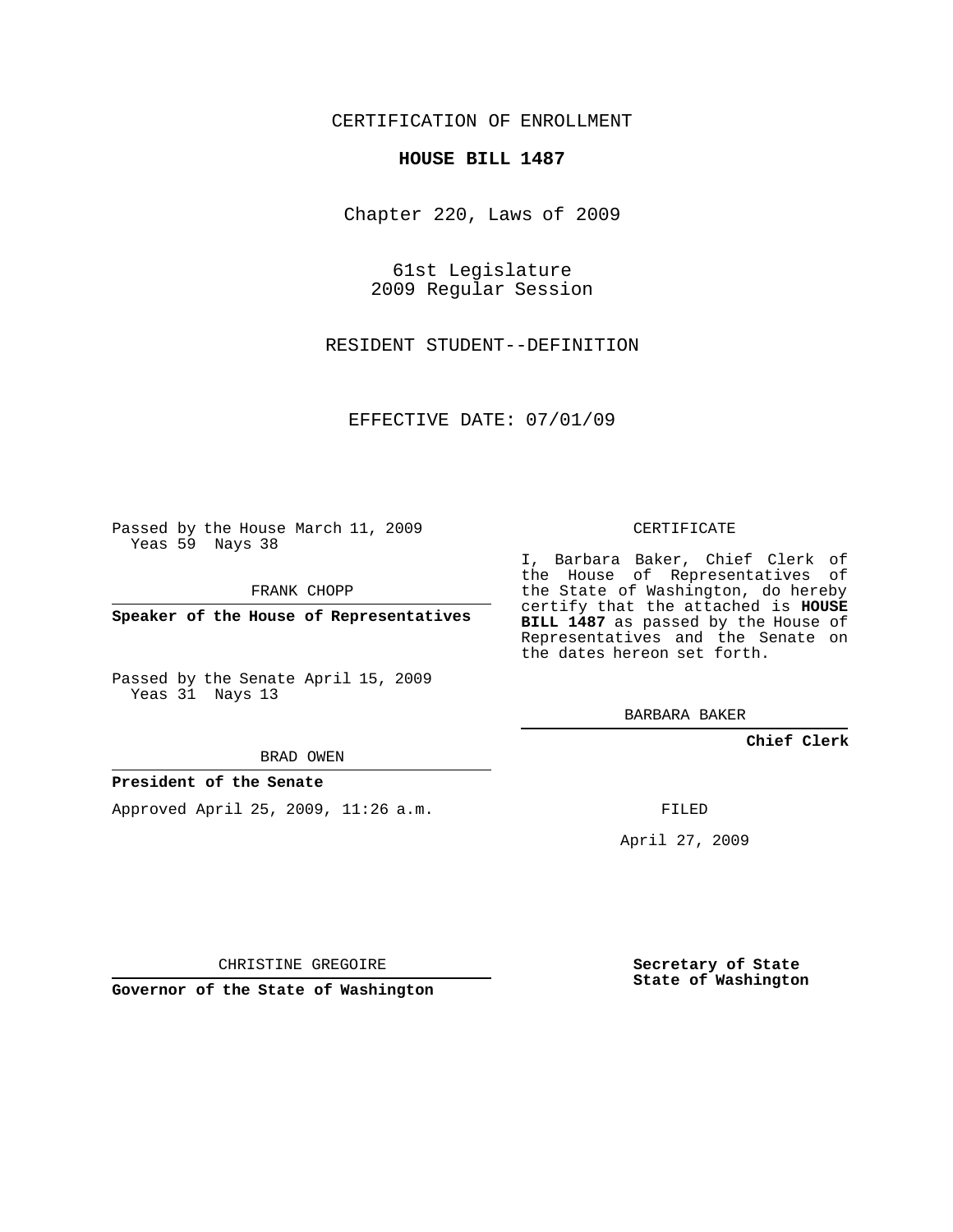## **HOUSE BILL 1487** \_\_\_\_\_\_\_\_\_\_\_\_\_\_\_\_\_\_\_\_\_\_\_\_\_\_\_\_\_\_\_\_\_\_\_\_\_\_\_\_\_\_\_\_\_

\_\_\_\_\_\_\_\_\_\_\_\_\_\_\_\_\_\_\_\_\_\_\_\_\_\_\_\_\_\_\_\_\_\_\_\_\_\_\_\_\_\_\_\_\_

Passed Legislature - 2009 Regular Session

**State of Washington 61st Legislature 2009 Regular Session By** Representatives Hunter, Anderson, Kessler, Wallace, and Eddy Read first time 01/21/09. Referred to Committee on Higher Education.

 AN ACT Relating to classification as a resident student; amending RCW 28B.15.012; providing an effective date; and declaring an emergency.

BE IT ENACTED BY THE LEGISLATURE OF THE STATE OF WASHINGTON:

 **Sec. 1.** RCW 28B.15.012 and 2004 c 128 s 1 are each amended to read as follows:

Whenever used in chapter 28B.15 RCW:

 (1) The term "institution" shall mean a public university, college, or community college within the state of Washington.

(2) The term "resident student" shall mean:

 (a) A financially independent student who has had a domicile in the state of Washington for the period of one year immediately prior to the time of commencement of the first day of the semester or quarter for which the student has registered at any institution and has in fact established a bona fide domicile in this state primarily for purposes 16 other than educational;

 (b) A dependent student, if one or both of the student's parents or legal guardians have maintained a bona fide domicile in the state of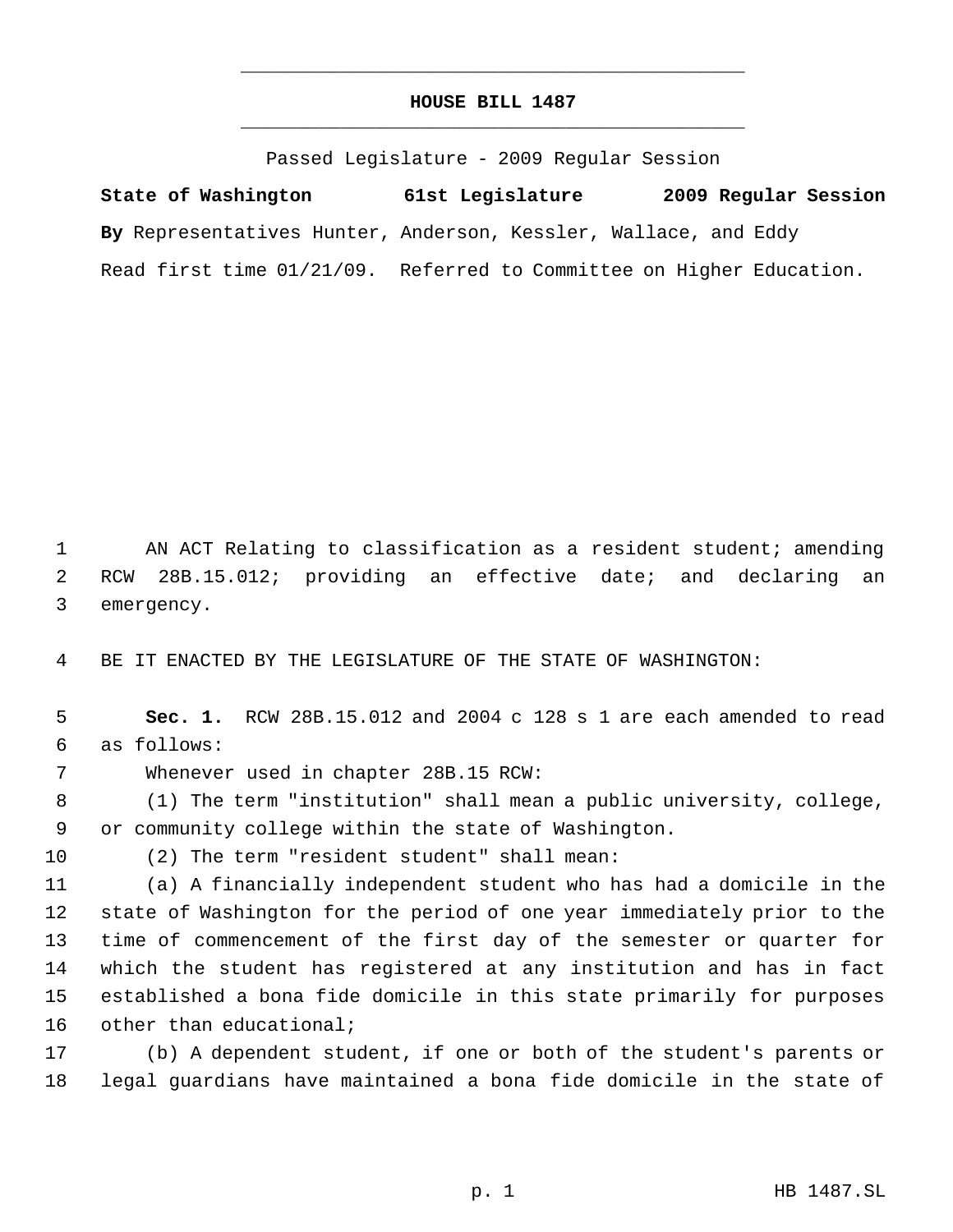Washington for at least one year immediately prior to commencement of the semester or quarter for which the student has registered at any institution;

 (c) A student classified as a resident based upon domicile by an institution on or before May 31, 1982, who was enrolled at a state institution during any term of the 1982-1983 academic year, so long as such student's enrollment (excepting summer sessions) at an institution in this state is continuous;

 (d) Any student who has spent at least seventy-five percent of both his or her junior and senior years in high schools in this state, whose parents or legal guardians have been domiciled in the state for a period of at least one year within the five-year period before the student graduates from high school, and who enrolls in a public institution of higher education within six months of leaving high school, for as long as the student remains continuously enrolled for 16 three quarters or two semesters in any calendar year;

 (e) Any person who has completed the full senior year of high school and obtained a high school diploma, both at a Washington public high school or private high school approved under chapter 28A.195 RCW, or a person who has received the equivalent of a diploma; who has lived in Washington for at least three years immediately prior to receiving the diploma or its equivalent; who has continuously lived in the state of Washington after receiving the diploma or its equivalent and until such time as the individual is admitted to an institution of higher education under subsection (1) of this section; and who provides to the institution an affidavit indicating that the individual will file an application to become a permanent resident at the earliest opportunity the individual is eligible to do so and a willingness to engage in any other activities necessary to acquire citizenship, including but not limited to citizenship or civics review courses;

 (f) Any person who has lived in Washington, primarily for purposes 32 other than educational, for at least one year immediately before the date on which the person has enrolled in an institution, and who holds lawful nonimmigrant status pursuant to 8 U.S.C. Sec. (a)(15) (E)(iii),  $(1)$   $(i)$ , or  $(L)$ , or who holds lawful nonimmigrant status as the spouse or child of a person having nonimmigrant status under one of those subsections, or who, holding or having previously held such lawful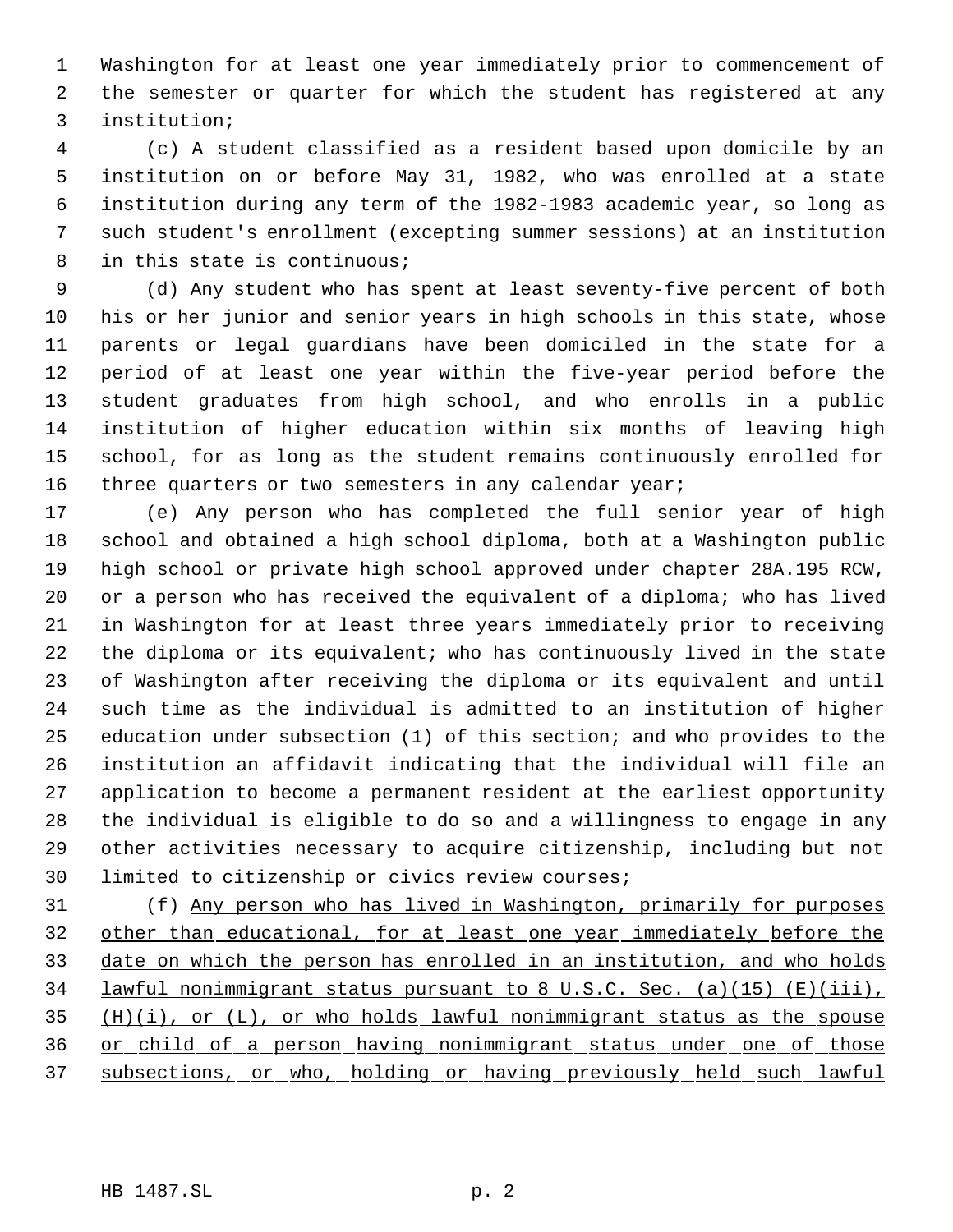1 nonimmigrant status as a principal or derivative, has filed an

2 application for adjustment of status pursuant to 8 U.S.C. Sec. 1255(a); (g) A student who is on active military duty stationed in the state or who is a member of the Washington national guard;

5 ( $(\overline{g})$ ) (h) A student who is the spouse or a dependent of a person who is on active military duty stationed in the state. If the person on active military duty is reassigned out-of-state, the student maintains the status as a resident student so long as the student is continuously enrolled in a degree program;

 $((+h))$  (i) A student who resides in the state of Washington and is the spouse or a dependent of a person who is a member of the Washington national guard;

13 ( $(\frac{1}{1})$ ) (j) A student of an out-of-state institution of higher education who is attending a Washington state institution of higher education pursuant to a home tuition agreement as described in RCW 28B.15.725; or

17 ( $(\frac{1}{2})$ )  $(k)$  A student who meets the requirements of RCW 28B.15.0131: PROVIDED, That a nonresident student enrolled for more than six hours per semester or quarter shall be considered as attending for primarily educational purposes, and for tuition and fee paying purposes only such period of enrollment shall not be counted toward the establishment of a bona fide domicile of one year in this state unless such student proves that the student has in fact established a bona fide domicile in this state primarily for purposes other than educational.

 (3) The term "nonresident student" shall mean any student who does 27 not qualify as a "resident student" under the provisions of this 28 section and RCW ((28B.15.012-and)) 28B.15.013. Except for students 29 qualifying under subsection (2)(e) or  $((\frac{+}{+})^2)$  (j) of this section, a nonresident student shall include:

 (a) A student attending an institution with the aid of financial assistance provided by another state or governmental unit or agency thereof, such nonresidency continuing for one year after the completion of such semester or quarter.

 (b) A person who is not a citizen of the United States of America who does not have permanent or temporary resident status or does not hold "Refugee-Parolee" or "Conditional Entrant" status with the United States immigration and naturalization service or is not otherwise